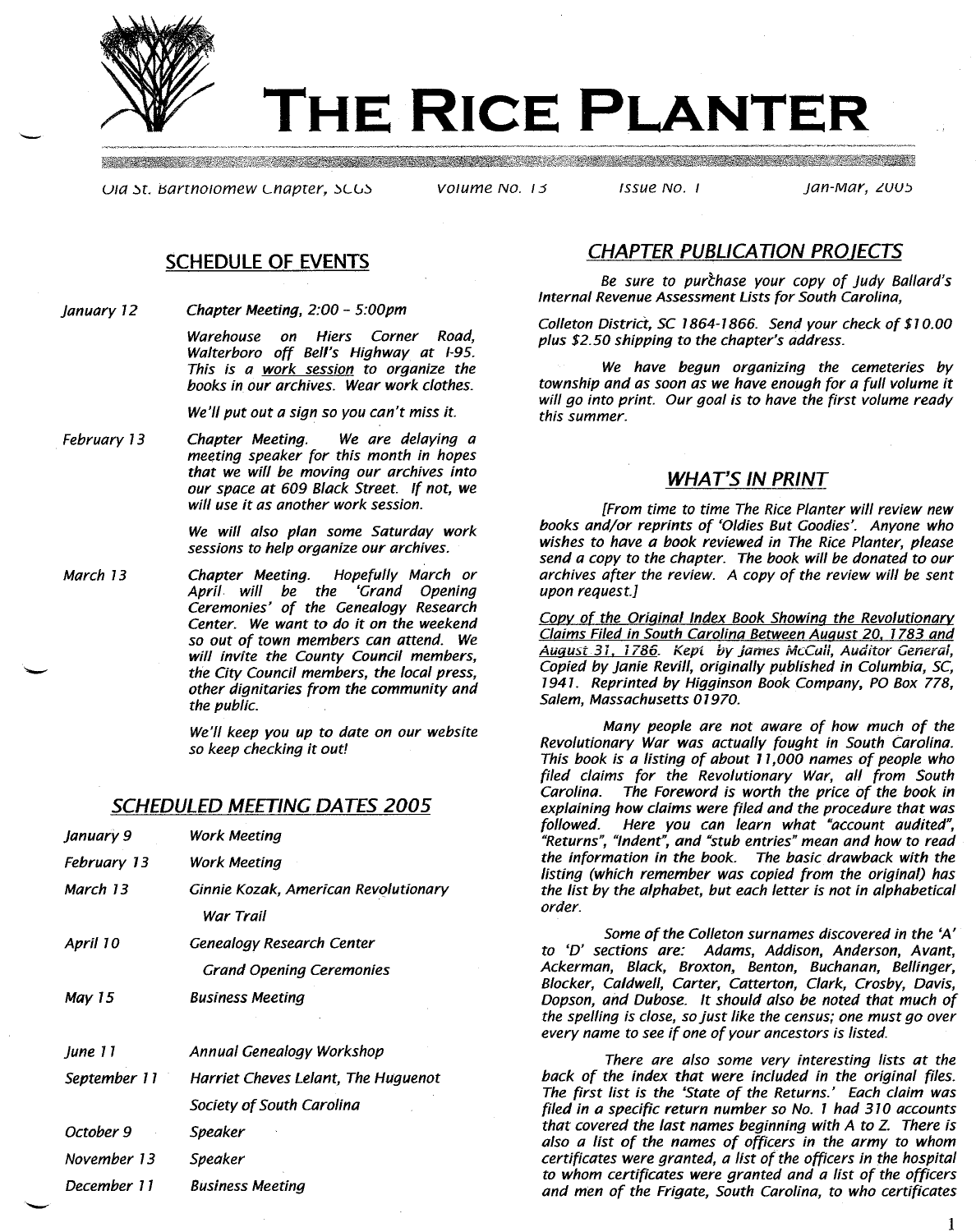were issued. While it takes time to use, the information could prove invaluable as one hunt for their ancestor who might have participated in the Revolutionary War.

## GENEALOGY RESEARCH CENTER

The response from our members was just short of phenomenal! To date we have raised \$7,000.00 for our insurance and the Canady Agency is working hard to find us the best deal. They gave us an initial bid that was lower than anyone else so we are going with this agency to get our insurance. We have signed the lease for three rooms at 609 Black Street. Two rooms will be the Genealogy Research Center and open to public. The third room will be the Chapter Office. The plans right now are to move into our space in early March.

## BARTHOLOMEW'S GEMS

With such a wonderful response to our insurance money dilemma, we decided that everyone who contributed should be a part of Bartholomew's Gems for 2005. Without you we would not have been able to take the next step in creating a Genealogy Research Center. THANK YOU!!!

SILVER

Herbert & Laura Adams Judy Ballard joy W. Barnes joAnne Boone Catherina A. Branham Olivia Brlssle Harriet & Sye Cockrel Sarah Cain & Carole Cooper Elizabeth Curry Sandra Elder joyce M. Fox Dorothy Glover Sallie H. Helm Cecille Hill John S. Hiott Foster & Maria jones Myrtle Linder Doris Lucas Louise Lyons Lamar Moore B. H. Nilsson. jerry & Gail O'Bryant Deanna Padgett }. Keith Peeples Audrey Pellum Susan B. Sloan

William Syfrett Roland R. & Elva Thomas Deborah Toa Larry & Marsha Ulmer Robert Williams

PEARL

Sherry Cawley john & Gail Couch Mita G. Eason David & Barbara Hiott Robert J. Stets

#### **MEMBERSHIP**

Happy New Year to each of you. Over 40 members have already renewed for 2005! If you haven't sent your dues to Judy Ballard yet, they are still \$20.00 for an individual, \$25.00 for a family and \$15.00 as an associate if you are a member of another chapter of SCGS.

#### THE J. B. (BUTCH) WILLIAMS CEMETERY

James E. Williams settled in the Edisto Section of Colleton County after the American Revolution, he married Catherine Hamilton. His obituary appeared in "The Southern Christian Advocate" and indicated Jim was in his ninety first year when he passed away on 4 February 1840. Among the survivors was his widow. There has been speculation among James' descendants as to where his and Catherine's final resting place might be located. While seeking an answer, this writer came to realize that the grave sites of at least twenty Williams' who passed away in Colleton County between 1800 and 1900 are unknown. There is a possibility that a number of the unaccounted for graves might be in the burial ground referred to as the J. B. (Butch) Williams Cemeteryby Evelyn and Gibson Bryan on pages 45 and 46 of their book CEMETERIES OF UPPER COLLECTON COUNTY.

For those who don't have the book, the Bryans had interviewed at least two people about the small cemetery; there are only four marked graves. One individual told the two researchers that J. B. Williams was first married to a Miss Pinckney of Walterboro and that his second wife was a Miss Spell. Also, it was pointed out that J. B. had four sons: Fletcher, Pinckney, Frank, and Jim. Another person guessed that J. Ebb's first name may have been Joseph. Who was J. B. Williams?

John Butcher Williams was a son of Alfred Williams and Elizabeth Muckenfuss Williams; a grandson of Henry M. Williams (we aren't sure who Henry's wife was); and a great grandson of James E. Williams and Catherine Hamiton Williams. Some researchers feel John's middle name may

2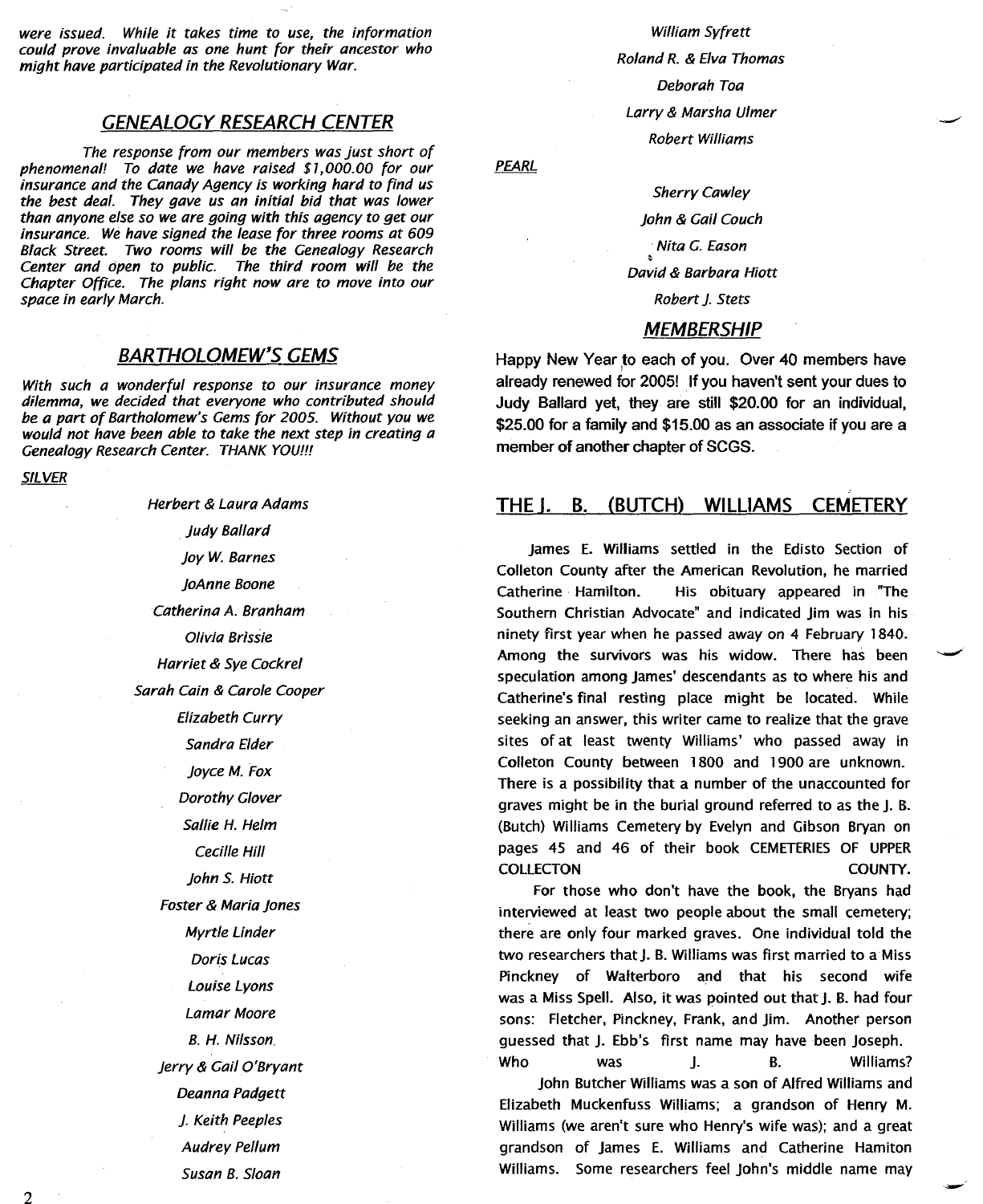reflect a connection to the Spells of Colleton County one of the Eldred Spells had married a Butcher. A farmer most of his life, Butcher first married Emma Farrel. Five sons not four were born during their marriage and there was a daughter too, Mellissa Williams. The fifth son's name was William.

William was the first of Butcher's line to pass away. His death took place on 20 December 1900. Bill's final resting place is one of the four marked graves found by the Bryans in the J. B. Williams Cemetery. An infant of William's passed away on 16 April 1901. The child rests near the father. Emma Farrell Williams passed away on 19 February 1905. She sleeps near her son and grandchild. John passed away on 10 February 1919. His was the last marked burial in the cemetery. Uohn's second wife was Lillian Spell. She passed away in 1940 and was buried in what the Bryans referred to as the Rice/Risher Cemetery.)

As pointed out by the Bryans, the hidden cemetery does not contain other visible grave markers. They did speculate that the cemetery may contain other graves. Were any of Butcher's other sons buried there? Obituaries helped answer this question. The work of Mr. Larry Ulmer who has been ffnding family information in "The Press and Standard," the Walterboro, SC newspaper, is making it much easier to find death notices. (Larry has created a web site and for those who don't use the internet, has put together two books, for sale, that contains the information he has extracted.) What follows is information contained in the obituaries of John Butcher Williams and his sons.

Fletcher (Thomas Fletcher Williams) preceded his father in death. He passed away on 24 March 1918. Tom lived with his father and became sick while attending Canaan Baptist Church near Canadys - a person interviewed by the Bryans mentioned that Fletcher's death was due to drinking shoe polish and other liquids. He was 27 years, 6 months, 13 days old when he passed away and, "...was buried in the family burying ground."

John Butcher Williams passed away almost a year after Fletcher. His obituary indicated he was a prosperous farmer. J. B. was survived by his widow and sons, James, Frank, and Pinckney. Also, he was survived by a daughter Mrs. Pooser Gaskins. We further learn. "..... internment took place at the family burial ground near his home"

Pinckney (Henry Pinckney) Williams' death does not seem to have been mentioned by the newspaper. Mr. David Piquette is one of the few people who have done research about the descendants of Henry M. Williams. David's research indicates Pinckney passed away 1 October 1926. Until a recent visit to the cemetery of Green Pond Methodist Church on SC 61 in Colleton County, one could only speculate where this son of John Williams was buried.

His final resting place is there and the tombstone had this

information: H.P. Williams/ July 1873 / Nov 1926. (David indicates J. B.'s daughter, Mrs. George Poorcer Gaskins nee Melissa Williams passed away on 6 August 1933. She was buried in the Zion Church Cemetery, Ridgeville, SC.) Pinckney's final resting place is not included in the Bryans book and more than likely was marked after they concluded their research.

James D. Williams (Jimmie) passed away 13 May 1941. From his obituary we learn he was 70 years old at the time of death. His parents were the late J. B. Williams and Emma Farrell Williams. Survivors included a brother, Frank, four nieces, and three nephews. Services were held at Green Pond Methodist Church and internment was in the church cemetery. like Pinckey, his resting place was not included in CEMTETERIES OF UPPER COLLETON COUNTY. Jim's grave is beside his brother's and the tombstone indicates: J. D. Williams / Nov. 1873 / April 1941.

Frank (Peter Franklin) Williams passed away 8 December 1948, He was married to Nellie Gaskins who passed away in 1925. Franks' obituary indicated that he was a farmer. member of the Green Pond Methodist Church and had been born and reared near Smoaks. Survivors included a son, Fletcher Williams of Smoaks, and a number of nephews and nieces. His and Nellie's graves were included in the Bryans' book.

Thomas Fletcher Williams of Smoaks, son of Frank and grandson of John Butcher Williams, was 81 years old when he passed away on 6 September 1999. Tom was a farmer, and US Army Air Force veteran of World War II, and member of the Green Pond Methodist Church. He was survived by a number of cousins. His remains were interred at the Green Pond Methodist Church Cemetery. Tom was about 51 years old when the Bryans were gathering material for their book and very much alive, so he was not included in their list of graves. His tombstone indicates: Thomas F. Williams / Sgt / USArmy / World War 11/18 Aug 1918 / 6 Sept 1999. Uim, Pinckney, Tom, Nellie, and Frank all rest in the same row at Green Pond Methodist Church.)

From obituaries and a visit to the Green Pond Methodist Church we now know that there is at least one unmarked grave in the J. B. Williams Cemetery, that of John's son Fletcher. Could there be other unmarked burial spots in the family cemetery?

In their brief article about the J B. Williams Cemetery, the Bryans stated in the closing paragraph that, "Butch raised Jake and his sister Ida, who died unmarried, after their parents James and Molly May Williams died." Jake was Henry Jake Williams whose final resting place is in the Joseph Koger Risher Cemetery near Williams, Sc. The1870 and 1880 census show Jake's sister as Barbara S. Williams, Ida was probably a nickname. Molly May was a widow and her first husband is believed to have been a Conner. Molly's second husband and uncle of John Butcher Williams was **James Williams.**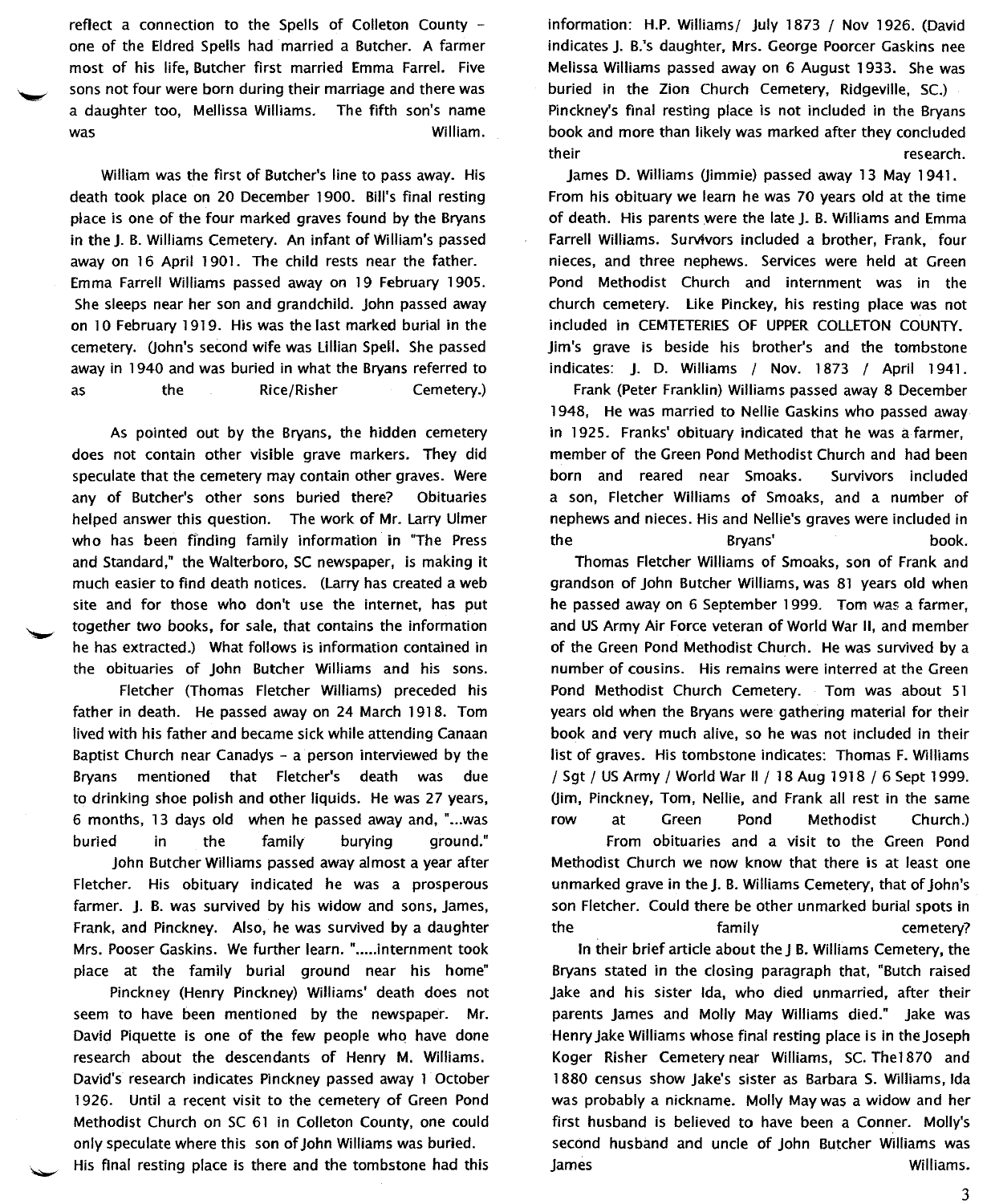james was listed as head of household in the 1870 census. His household included his wife, Mary and their two  $children - shown$  as Henry and Barbara. Also, two daughters from Mary's first marriage were living in the Williams' household - Henrietta, age 10, and the other girl's name appears to have been Louellen, age 12.

jim passed away prior to the taking of the 1880 census. Head of household was Mary Williams, widow. Her family included son Henry Williams, age 14, farm laborer, daughter Barbara, age 10, married daughter Henrietta Waters, age 18, and Henrietta's husband, James Waters, age 21, farm farm laborer.

Unfortunately, the 1890 census for South Carolina is not available and what else we have been able to learn about Butcher's uncle james' family is from the obituary of Henry Jake Williams who passed away on 17 March 1934. (Jake was buried not far from his uncle Henry Allen Williams, my great grandfather.) jake had moved to Ruffin, SC when still a young man. He had been born in the Edisto Section of Colleton County. His father james Williams had been a Confederate soldier and his mother was Mrs. Molly May Williams. Henry's sister Ida had preceded him in death by 36 years.

Ida may have passed away in 1898, about two years before the death of William B. Williams whose marked grave is in the j. B. Williams Cemetery. We have to wonder if her final resting place is near William's. Her parents' graves are also unaccounted and among the unknown Williams grave sites.

The Bryans mention, "... the bones of a woman whose grave had been plowed up in what was once a field so that this site must have been used as a cemetery prior to 1900, some graves being unmarked." (One has to wonder if it was Ida's grave that was plowed up or that of her great grandmother Catherine Hamilton Williams.) The j. B. Williams Cemetery is no longer in a field but a very heavily wooded area. The land is owned by Westvaco and leased to the Ridge Hunting Club.. The cemetery is fairly close to the Augusta Highway, SC

61. Damage was done to several cemeteries when the road was paved in 1940. Possibly tombstones in the j. B. WilliamsCemetery were broken/destroyed when the roadwork was done. Thomas Fletcher Williams who passed away in 1999 was the last male Williams of john Williams' line. If this

cemetery is ever going to be restored, the work is going to have to be done by the descendants of james Williams and Catherine Hamilton Williams. The family burial ground is on or very close to being on land owned by james Williams' family two hundred years ago.

DIRECTIONS: The J. B. Williams Cemetery is about 2.4 miles northwest of the Green Pond Methodist Church on SC 61 (headed towards Bamberg) The cemetery is beside a dirt

road that leads to the Ridge Hunting Club. Related Cemeteries: As mentioned john Butcher Williams was a son of Alfred Williams. Stokes- Connor Family Cemetery: Close to John's final resting, the cemeterycontains the remains of james Allen Williams, Alfred's uncle, and his family Williams Town Cemetery, Williams, SC: Tom Williams' wjfe Elizabeth Kirkland was the first to be buried there. Tom was one of Alfred's first cousins. Warren-Kev Cemetery, Williams, SC: George Warren's wife, Harriett Williams Risher Warren, was a first cousin of Alfred Williams.

loseoh Koger Risher Cemetery. Williams, SC: joe's wife Havillah Williams was a first cousin of Alfred Williams. Williams Cemetery. Cottageville, SC: Final resting place of Dr. Abraham English Willliams and his family. Dr. Williams was a first cousin of Alfred Williams.

References: The Bryans' book CEMETERIES OF UPPER COLLETON COUNTY; "The Press and Standard," "Descendants of james Williams" by David Piquette, and various Federal censuses.

# **ANCESTOR CHARTS & FAMILY** GROUP SHEETS

It's exciting when chapter members begin to respond to our requests. We feel it is very important to have family group sheets from every member. Please add yours to our chapter archives! We will print new ones in the summer issue so get yours mailed in now.

# FEDERATION OF GENEALOGICAL SOCIETIES

*Our chapter is a member of FGS. This means that any of our chapter members can take advantage of the benefits* of *FGS. Their yearly conference is one of the biggest* the genealogical world. *htto://www.fqs.org*

# INQUIRIES

*From time* to *time we get inquiries by mail and over the internet. If you are connected to any of the mentioned surnames, why don't you contact the person making the inquiry?*

Mary Nelle: I want to let you know that the inscription that you transcribed on page 18 for Narcissa Rutledge Stephens is appreciated. This was my great-great grandmother!

The third son of Reuben and Narciss, Caleb Green Stephens, was my great grandfather. Caleb's last son and fifth child, Alexander H Stephens, was my grandfather.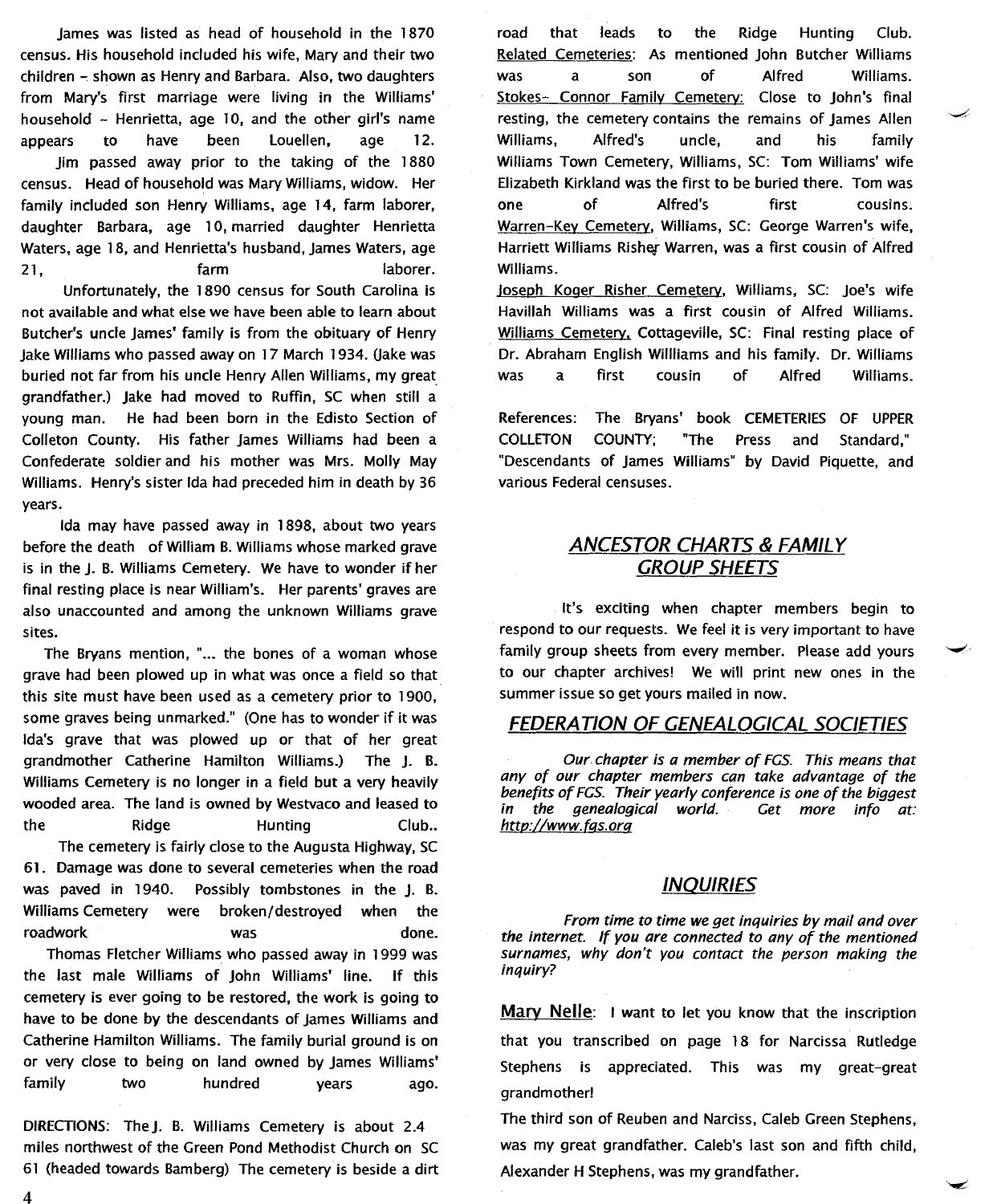According to information that I have, Caleb Green Stephens was in Savannah, GA about 1882(?) but is supposed to be buried in Colleton Co, sc. Savannah has no record of his death or burial. He served in the Civil War as a doctor and I have his record for that from the National Archives. However, there seems to be no pension records filed. I have been trying to document his death and burial so that I could arrange for some kind of marker.

I'm wondering if someone in the OSBC Chapter can identify the funeral offices that were in business between 1882 and 1890 and would know if those records still exist. Any help will be greatly appreciated. Thank you, Email address is lamafra@earthlink.net.

#### **CIVIL WAR MAPS ONLINE**

[Ed. Note: Member Helen Branham sent us this article. If you have some information you think the rest of our members would like to know about, please send it to your editor, louise lyons at Ikinardlyons@yahoo.com.

'OS January 10 library of Congress puts Civil War maps online Columbia Tribune WASHINGTON (AP) - Civil War buffs are getting access to a treasure trove of information thousands of original maps and diagrams of battles and campaigns between 1861 and 1865, all posted on the Internet. The library of Congress is posting 2,240 maps and charts and 76 atlases and sketchbooks, while The Virginia Historical Society and the library of Virginia are adding about 600 items. Much of the collection is online now; the rest will be by the spring.

The items depict troop positions and movements as well as fortifications. There also are reconnaissance maps, sketches and coastal charts and theater-of-war maps.

One plan of the Mississippi port of Vicksburg was done in 1863, the year Union Gen. Ulysses S. Grant forced its surrender on July 4 in one of the war's most decisive operations. It gave the Union control of the river and cut the Confederacy in two.

It also won the attention of President Abraham lincoln to his most successful commander. He wrote Grant a letter of congratulation and promoted him to major general.

The Vicksburg map includes fortifications, railways, levees, drainage, vegetation and even the names of a few residents. The same day Vicksburg fell, more than 900 miles away Confederate Gen. Robert E. lee began retreating to Virginia from Gettysburg, Pa., after his defeat there. The National Archives and Records Administration recently drew attention to a map of the Gettysburg campaign in its own collection. It records positions of troops on July 2, 1863, when the South came close to winning the battle.

The agency has been looking at the back of some of its documents since it worked with Walt Disney Pictures on the film "National Treasure," a fictional story about a map to hidden treasure on the back of the Declaration of Independence.

The Gettysburg map, which is not online, went with lee's report on the battle to Confederate President Jefferson Davis. On the back of lee's 14-page report was written: "Read with satisfaction and returned to War Dept. Jefferson Davis Aug. 6. 1863"

Davis might have been relieved by the failure of Union Gen. George Meade to pursue and destroy lee's retreating forces.

Gettysburg was a decisive defeat for the Confederates after a series of victories. lee surrendered to Grant nearly two years later.

The contribution of the Virginia Historical Society includes maps of Virginia locations, created by Confederate officers.

They detail roads, bridges, waterways and buildings, including farms and plantations with the owners' names.

The library of Virginia has maps that went with reports to the governor and field maps of the southwestern part of the state, found in books that belonged to Confederate Gen. William loring. Items already posted can be seen at:

http://memorv.loc.gov/ammem/collections/civil war maps

Contributed by Adrian Williams Tearing Down Those Brick Walls by Adrian Williams Williams DNA Project Administrator

There is one simple fact of life that every genealogist faces: there are brick walls out there and we do run into them, often with few or no options to get around them. Many times, those brick walls vary. Williams is the 3rd most common surname in the United States. That translates to over 2 *million* people currently living in this country with the same last name. How do you sort all of those people out to determine who your ancestors are. For many others, the most common brick wall is the lack of documentation.

However, all is not lost. There is a new resource in the genealogists tool box; DNA testing. DNA testing itself has been around for quite a few years and has been most noticeable in the venue of law and justice. It has been only relatively recent that DNA testing has been focused on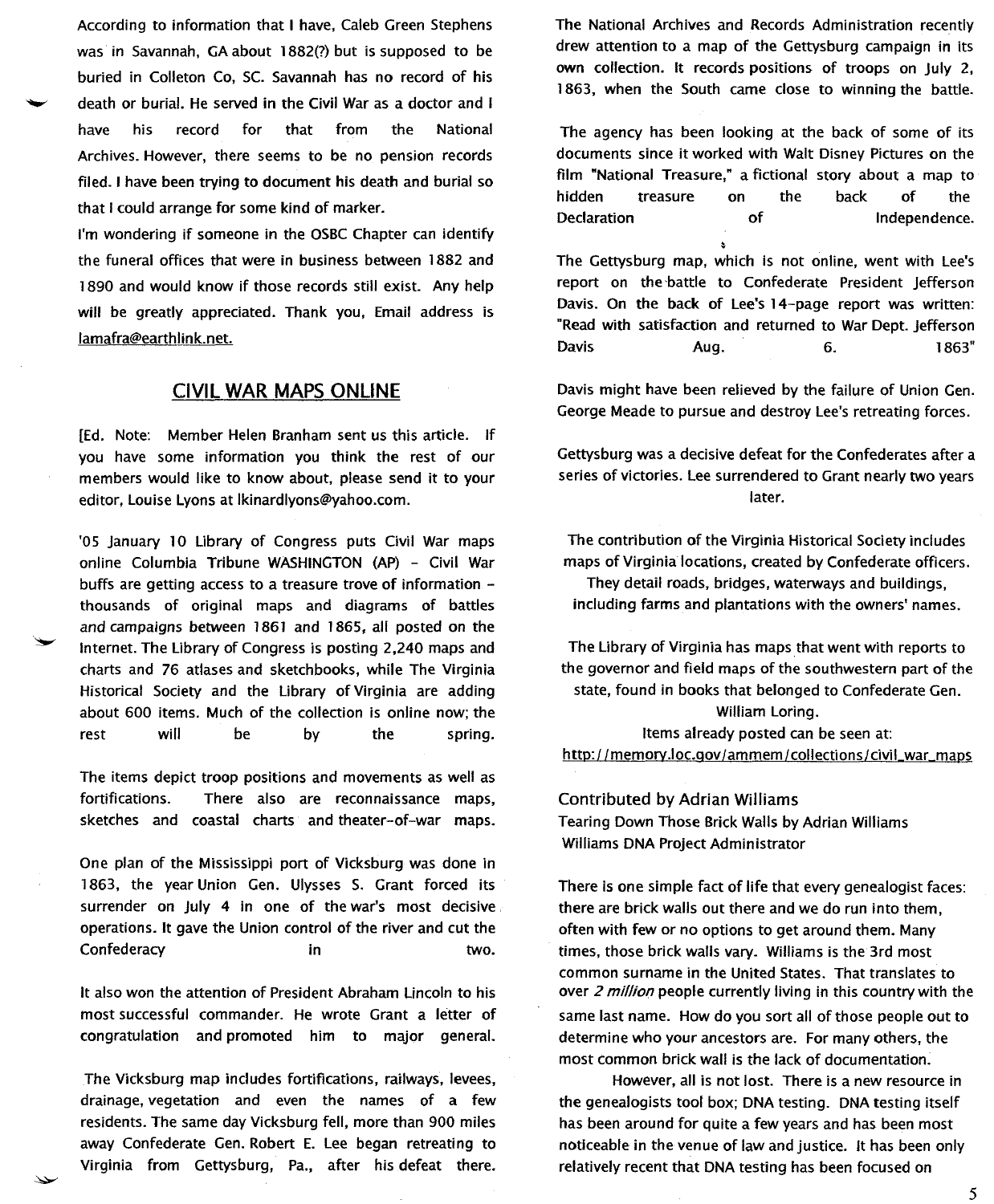genealogy. The most popular genealogical DNA testing facility, Family Tree DNA (http://www.familvtreedna.com) began in early 2000 and to date has over 800 surname projects underway.

We get our DNA makeup from our parents, who each donate a set of chromosome during conception. The father donates the critical chromosome which determines our sex. If the father passes the x-chromosome, the child will be female while males receive the y-chromosome. The y-chromosome is extremely resistant to change which means that it is passed nearly intact from father to son, generation after generation. In essence, as a male, I carry the same y-chromosome that my  $9<sup>th</sup>$  great-grandfather received from his father. It is this stability in the ychromosome which makes it so useful for a significant majority of DNA testing.

An individual test, in itself, does not provide any useable genealogical information. The results of that test need to be compared to other tests to find a "match" or someone else who has the same markers in their ychromosome, usually someone with the same surname. When two people "match" or have the same marker values, they are said to descend from the same common ancestor. The test will not tell them which ancestor they descend from or when their ancestor was living. The best that we can determine is that we shared a common ancestor within  $X$ *number* of generations. The number of generations is determined by the level of test taken. There are three primary y-chromosome tests offered (by Family Tree DNA), the 12-marker, the 25-marker and the 37-marker. The number of generations is determined mainly by the test kit that was taken. The more the markers (and hence the better match) the closer the probability lies. For example, if two people match 12 for 12, then there is a 90% probability that they share a common ancestor within 48 generations and a 50% probability that the ancestor was shared within 14 generations. However, with the 25-marker test, those probabilities get much better. If two people match 25 for 25, the probabilities improve to 90% within 23 generations and 50%within 7 generations. The 37-marker test narrows these probabilities down even further.

"How does this benefit my research? What can I prove with a bunch of markers?" Here is a true example from the Williams project (http://williams.genealogy.fm). Sherrod Williams (b. ca. 1776 and settled in TN) had a large number of children. For years, researchers have been trying, with very limited success, to determine which Williams' were actually descended from or related to him. In the project, a number of known Sherrod Williams's descendants were tested. Also tested were people thought to descend either from Sherrod or one of his siblings. When the results came in, and the results matched (i.e. participant l's markers matched those of participant 2; basically, they have the

same Y-chromosome), a number of "thought-to-be" connections were proven, the first being the tenuous connections between Sherrod and two of his children. Another connection made was a line that descended from Phillip Williams. They thought for years that they were related to Sherrod, as father, brother or uncle, but couldn't find the documentary proof. Their matching results proved that they were, in fact, related to Sherrod. The proving works the other way around as well. A participant was sure that he descended from Sherrod Williams. His results were not even a close match, which lets him know that somewhere along the way, his research has taken a wrong turn, which is not necessarily a bad thing; how many years would he have lost by chasing down the wrong path?

Do you have to have a known possible connection to gain any value from the testing? As our own project has also proven out, the answer is no. The very real possibility exists that your test will match another family line that no one knew existed, opening the doors to new connections and a greater likelihood of successful research.

The key to success, especially in projects with common surnames and hundreds of familial lines, lies in the volume of participants; the more participants, the greater likelihood of matching. There are a number of ways to become involved. Men can participate directly in the various surname studies. Women can also participate via a brother, uncle, male cousin, etc. The costs are reasonable, especially when one stops to consider how much they have spent on their research· so far. If you find yourself interested in participating in one of the projects or have more questions about DNA testing, visit the Family Tree DNA website  $(http://www.familytreedna.com/).$  There are a number of companies offering DNA testing, but they are the most popular and one of the only ones that host Surname DNA projects. Each of the surname projects has a project coordinator that you can contact about your specific surname. Check out the various surnames that have projects. You may find that, thanks to technology, you can now get over that brick wall.

(Note: I am in no way affiliated with nor am being compensated by Family Tree DNA. I wrote this article in the sole effort of educating other genealogists to promote awareness and participation. In short, I'm just another genealogist, trying to find some answers.)

6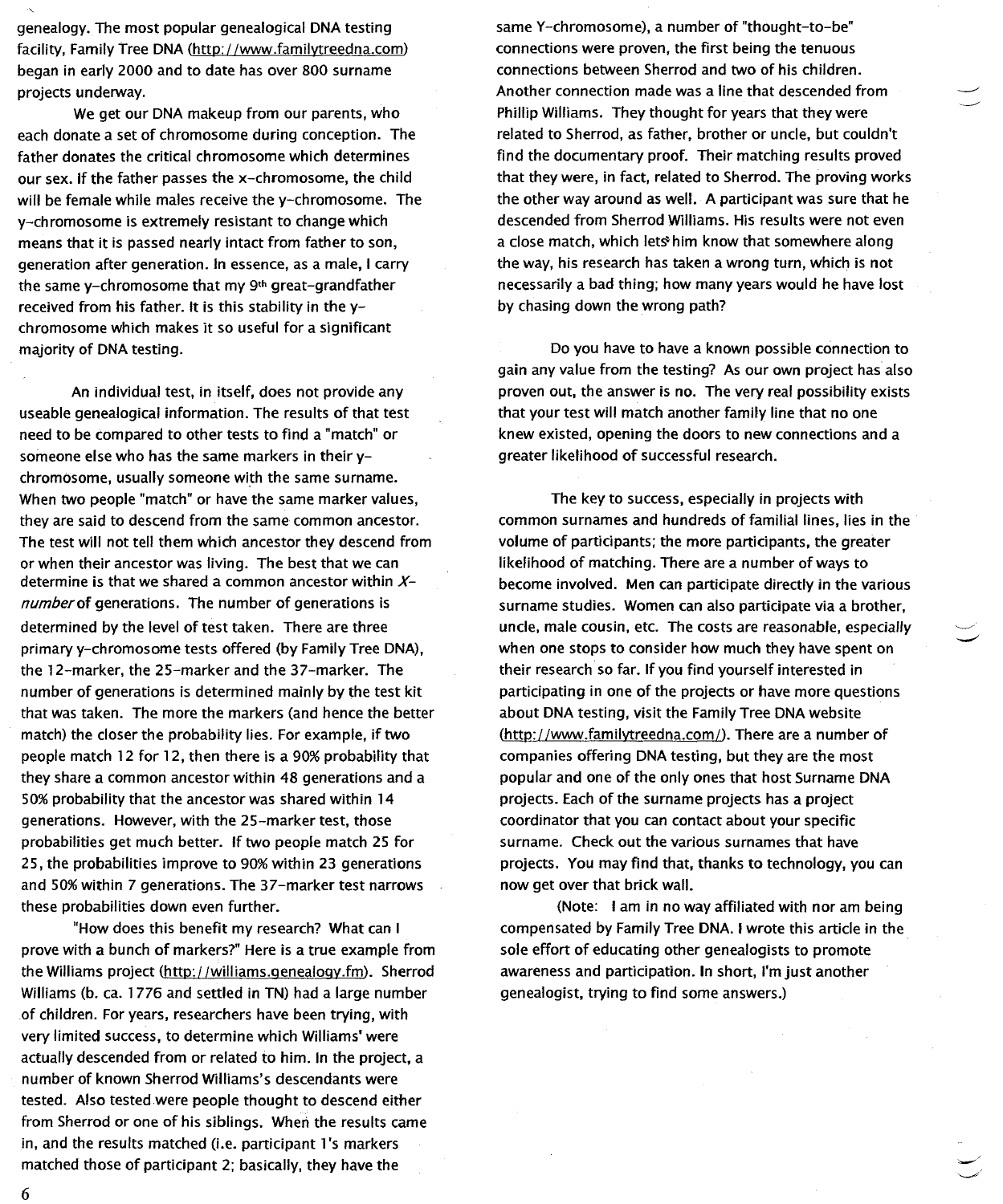## OLD ST. BARTHOLOMEW CHAPTER OF THE SOUTH CAROLINA GENEALOGICAL SOCIETY

#### MEMBERSHIP APPLICATION / RENEWAL

|                                                                                                                                                                                                                                                                                                                                                            | MEMORASHIE AFFLICATION / KENEWAL         |                                                                                                         |  |  |
|------------------------------------------------------------------------------------------------------------------------------------------------------------------------------------------------------------------------------------------------------------------------------------------------------------------------------------------------------------|------------------------------------------|---------------------------------------------------------------------------------------------------------|--|--|
|                                                                                                                                                                                                                                                                                                                                                            | NAME MEMBER                              | YES/NO [Circle one]                                                                                     |  |  |
| ADDRESS PHONE                                                                                                                                                                                                                                                                                                                                              |                                          | $\left(\begin{array}{c} 1 & 1 \\ 1 & 1 \end{array}\right)$                                              |  |  |
|                                                                                                                                                                                                                                                                                                                                                            | CITY STATE ZIP                           |                                                                                                         |  |  |
|                                                                                                                                                                                                                                                                                                                                                            | EMAIL ADDRESS:                           |                                                                                                         |  |  |
| <b>Type of Membership</b><br>$( )$ \$20 Individual<br>$( )$ \$25 Family                                                                                                                                                                                                                                                                                    | Other Member Name (If Family Membership) |                                                                                                         |  |  |
| $( )$ \$15 Associate                                                                                                                                                                                                                                                                                                                                       |                                          | Are you currently a member of another chapter of The South Carolina Genealogical Society?<br>YES() NO() |  |  |
| Primary Chapter Name                                                                                                                                                                                                                                                                                                                                       |                                          | Membership No. (On label of "Carolina Herald")                                                          |  |  |
| <b>OSBC Sponsorship Program</b><br>All monetary gifts donated to the Old St. Bartholomew Chapter will be used for genealogical materials<br>such as books, periodicals, CD Roms, Microfilm, Microfiche, equipment and other necessary supplies to enhance<br>and improve our Archives and develop our Genealogy Research Center. Here are the gift levels: |                                          |                                                                                                         |  |  |
| <b>Silver Sponsor</b>                                                                                                                                                                                                                                                                                                                                      | \$1.00 - 100.00                          | $\frac{1}{2}$                                                                                           |  |  |
| <b>Pearl Sponsor</b>                                                                                                                                                                                                                                                                                                                                       | \$100.00 - \$199.00                      | $\frac{1}{2}$                                                                                           |  |  |
| <b>Ruby Sponsor</b>                                                                                                                                                                                                                                                                                                                                        | \$200.00 - \$399.00                      | $\sim$                                                                                                  |  |  |
| <b>Gold Sponsor</b>                                                                                                                                                                                                                                                                                                                                        | \$400.00 - \$599.00                      | $\sim$                                                                                                  |  |  |
| Diamond Sponsor Over \$600.00                                                                                                                                                                                                                                                                                                                              |                                          |                                                                                                         |  |  |
| <b>Surname Research</b>                                                                                                                                                                                                                                                                                                                                    |                                          |                                                                                                         |  |  |

NAME

COUNTIES. STATES. OR COUNTRIES

Use the back of this sheet for additional surnames if needed.

 $\checkmark$ 

Mail Application/Renewal and check to:<br>Old St. Bartholomew Chapter, SCGS Make check payable to: Old St. Bartholomew Chapter, SCGS or "OSBC" Attn: Judy Ballard, 104 Wade Hampton Ave., Walterboro, Sc 29488-9261